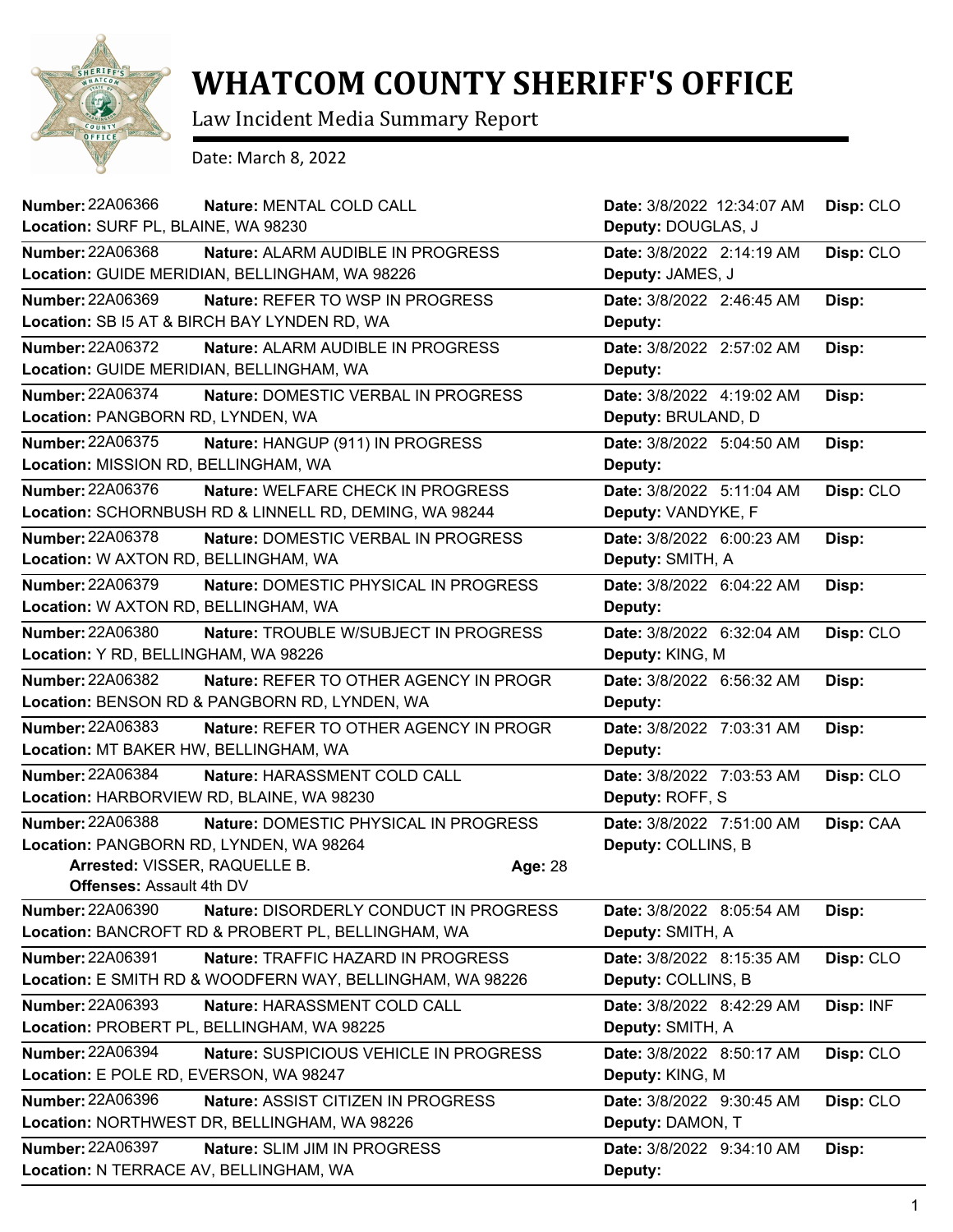| <b>Number: 22A06398</b>                   | Nature: WATCH FOR IN PROGRESS                                                        |                | Date: 3/8/2022 9:35:33 AM                      | Disp: |           |
|-------------------------------------------|--------------------------------------------------------------------------------------|----------------|------------------------------------------------|-------|-----------|
| Location: MARINE DR, BELLINGHAM, WA       |                                                                                      |                | Deputy:                                        |       |           |
| <b>Number: 22A06399</b>                   | Nature: DOMESTIC ORDER VIOL IN PROGRES                                               |                | Date: 3/8/2022 9:55:00 AM                      |       | Disp: CAA |
| Location: LINNELL RD, DEMING, WA 98244    |                                                                                      |                | Deputy:                                        |       |           |
| Arrested: STROUD, DANNY A.                |                                                                                      | <b>Age: 42</b> |                                                |       |           |
| <b>Offenses: Violation Court Order DV</b> |                                                                                      |                |                                                |       |           |
| <b>Number: 22A06400</b>                   | Nature: PROPERTY FOUND IN PROGRESS<br>Location: LAKE LOUISE RD, BELLINGHAM, WA 98229 |                | Date: 3/8/2022 10:10:27 AM<br>Deputy: DAMON, T |       | Disp: CLO |
| <b>Number: 22A06401</b>                   | Nature: SUSPICIOUS PERSON COLD CALL                                                  |                | Date: 3/8/2022 10:21:41 AM                     |       |           |
|                                           | Location: BIRCH BAY LYNDEN RD & DELTA LINE RD, CUSTER, WA                            |                | Deputy: LOREEN, J                              |       | Disp: CLO |
| Number: 22A06402                          | <b>Nature: ASSIST CITIZEN IN PROGRESS</b>                                            |                | Date: 3/8/2022 10:40:13 AM                     |       | Disp: CLO |
|                                           | Location: SANTA FE TRL, MAPLE FALLS, WA 98266                                        |                | Deputy: DAMON, T                               |       |           |
| <b>Number: 22A06403</b>                   | Nature: THREAT COLD CALL                                                             |                | Date: 3/8/2022 11:00:07 AM                     | Disp: |           |
| Location: STANDARD RD, DEMING, WA         |                                                                                      |                | Deputy: DAMON, T                               |       |           |
| <b>Number: 22A06405</b>                   | Nature: TRAFFIC HAZARD COLD CALL                                                     |                | Date: 3/8/2022 11:31:37 AM                     |       | Disp: INF |
|                                           | Location: MT BAKER HWY, NATIONAL FOREST, WA 98244                                    |                | Deputy: VANDYKEN, B                            |       |           |
| <b>Number: 22A06407</b>                   | <b>Nature: ASSIST AGENCY IN PROGRESS</b>                                             |                | Date: 3/8/2022 11:58:02 AM                     | Disp: |           |
| Location: GRAND AV, BELLINGHAM, WA        |                                                                                      |                | Deputy: HEINRICH, C                            |       |           |
| <b>Number: 22A06408</b>                   | Nature: DOMESTIC PHYSICAL COLD CALL                                                  |                | Date: 3/8/2022 12:22:26 PM                     | Disp: |           |
| Location: W AXTON RD, BELLINGHAM, WA      |                                                                                      |                | Deputy: BAUMAN, L                              |       |           |
| Number: 22A06409                          | Nature: VANDALISM COLD CALL                                                          |                | Date: 3/8/2022 12:53:52 PM                     |       | Disp: CLO |
| Location: BROWN RD, FERNDALE, WA 98248    |                                                                                      |                | Deputy: KING, M                                |       |           |
| <b>Number: 22A06410</b>                   | Nature: Not available.                                                               |                | Date: 3/8/2022 1:16:32 PM                      | Disp: |           |
|                                           | Location: ROTHENBUHLER RD & VALLEY HW, ACME, WA                                      |                | Deputy:                                        |       |           |
| <b>Number: 22A06413</b>                   | Nature: TRAFFIC HAZARD IN PROGRESS                                                   |                | Date: 3/8/2022 2:02:25 PM                      | Disp: |           |
| Location: SLATER RD, FERNDALE, WA         |                                                                                      |                | Deputy: SMITH, A                               |       |           |
| Number: 22A06414                          | Nature: PROPERTY FOUND IN PROGRESS                                                   |                | Date: 3/8/2022 2:11:00 PM                      | Disp: |           |
| Location: LINDSAY RD, EVERSON, WA         |                                                                                      |                | Deputy: COLLINS, B                             |       |           |
| Number: 22A06417                          | Nature: FOLLOW UP                                                                    |                | Date: 3/8/2022 2:16:01 PM                      | Disp: |           |
| Location: GREENWOOD AV, BELLINGHAM, WA    |                                                                                      |                | Deputy:                                        |       |           |
| Number: 22A06419                          | Nature: DRUGS IN PROGRESS                                                            |                | Date: 3/8/2022 2:23:33 PM                      |       | Disp: CLO |
|                                           | Location: MCLEOD RD, BELLINGHAM, WA 98225                                            |                | Deputy: STAFFORD, M                            |       |           |
| Number: 22A06420                          | Nature: DOMESTIC VERBAL IN PROGRESS                                                  |                | Date: 3/8/2022 2:28:46 PM                      |       | Disp: CLO |
|                                           | Location: OVERLAND TRL, MAPLE FALLS, WA 98266                                        |                | Deputy: HEYSTEK, L                             |       |           |
| Number: 22A06421                          | <b>Nature: DOMESTIC VERBAL IN PROGRESS</b>                                           |                | Date: 3/8/2022 2:34:01 PM                      | Disp: |           |
| Location: OVERLAND TR, MAPLE FALLS, WA    |                                                                                      |                | Deputy:                                        |       |           |
| <b>Number: 22A06424</b>                   | Nature: MESSAGE DELIVERY IN PROGRESS                                                 |                | Date: 3/8/2022 2:55:34 PM                      | Disp: |           |
| Location: PANGBORN RD, LYNDEN, WA         |                                                                                      |                | Deputy: MELLEMA, S                             |       |           |
| Number: 22A06425                          | Nature: ALARM AUDIBLE IN PROGRESS                                                    |                | Date: 3/8/2022 3:00:39 PM                      | Disp: |           |
| Location: PENNINGTON WA, BELLINGHAM, WA   |                                                                                      |                | Deputy:                                        |       |           |
| <b>Number: 22A06426</b>                   | Nature: ASSIST CITIZEN IN PROGRESS                                                   |                | Date: 3/8/2022 3:01:59 PM                      | Disp: |           |
| Location: PENNINGTON WA, BELLINGHAM, WA   |                                                                                      |                | Deputy:                                        |       |           |
| Number: 22A06427                          | Nature: MENTAL IN PROGRESS                                                           |                | Date: 3/8/2022 3:02:14 PM                      | Disp: |           |
| Location: SURF PL, BLAINE, WA             |                                                                                      |                | Deputy:                                        |       |           |
| Number: 22A06428                          | Nature: ALARM AUDIBLE IN PROGRESS                                                    |                | Date: 3/8/2022 3:07:55 PM                      | Disp: |           |
| Location: RONALD DR, BLAINE, WA           |                                                                                      |                | Deputy:                                        |       |           |
| Number: 22A06429                          | Nature: FOLLOW UP                                                                    |                | Date: 3/8/2022 3:19:53 PM                      | Disp: |           |
| Location: MCLEOD RD, BELLINGHAM, WA       |                                                                                      |                | Deputy: COLLINS, B                             |       |           |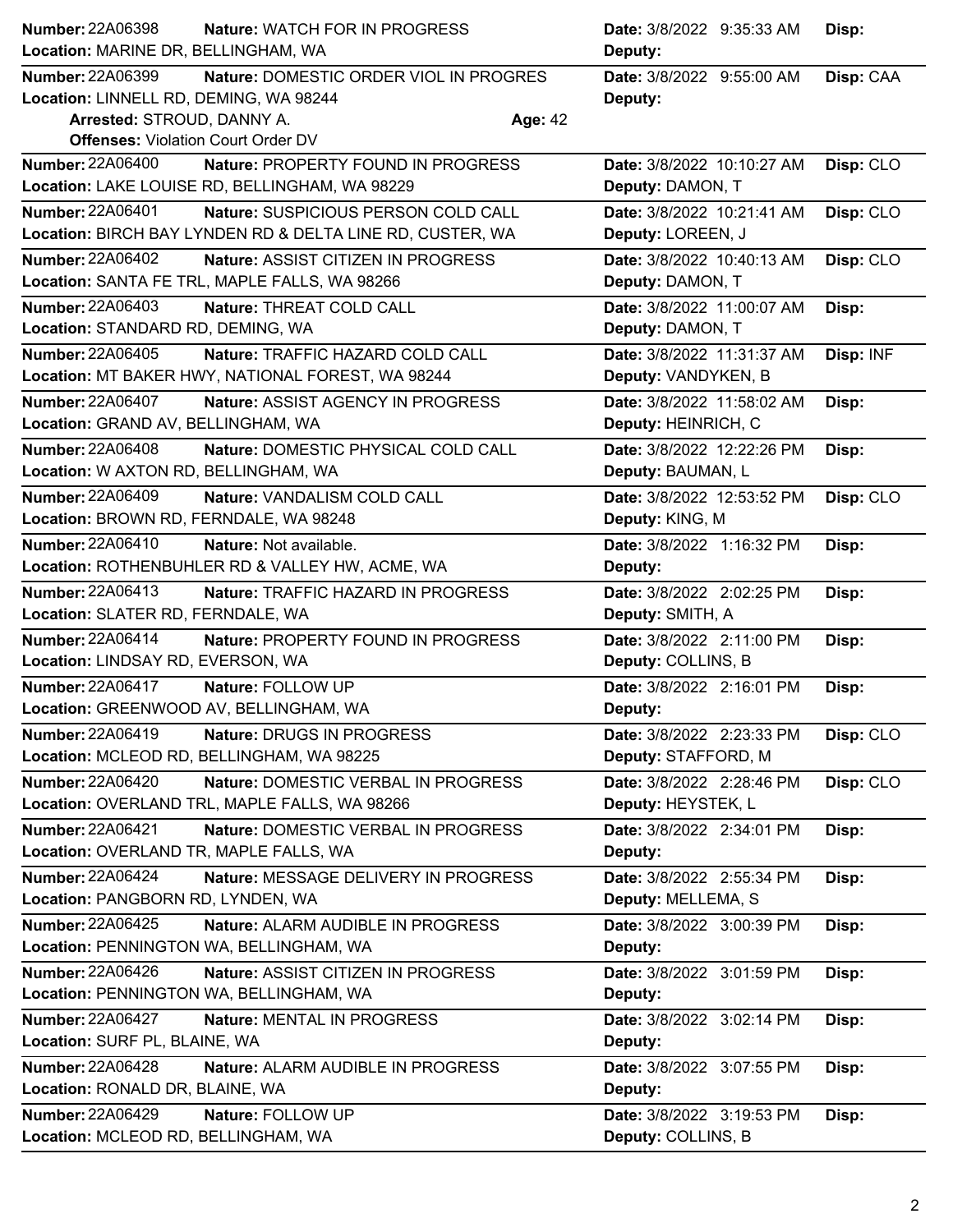| Number: 22A06431                          | Nature: SUSPICIOUS PERSON IN PROGRESS                      | Date: 3/8/2022 3:41:30 PM | Disp:     |
|-------------------------------------------|------------------------------------------------------------|---------------------------|-----------|
| Location:                                 |                                                            | Deputy: HEINRICH, C       |           |
| <b>Number: 22A06432</b>                   | Nature: REFER TO OTHER AGENCY IN PROGR                     | Date: 3/8/2022 3:41:59 PM | Disp:     |
| Location: CHATEAU RD, MAPLE FALLS, WA     |                                                            | Deputy:                   |           |
| <b>Number: 22A06433</b>                   | Nature: TRAFFIC HAZARD IN PROGRESS                         | Date: 3/8/2022 3:54:31 PM | Disp:     |
|                                           | Location: SLATER RD & LAKE TERRELL RD, FERNDALE, WA        | Deputy:                   |           |
| <b>Number: 22A06434</b>                   | Nature: IMPOUND PRIVATE IN PROGRESS                        | Date: 3/8/2022 4:01:52 PM | Disp:     |
| Location: SEA BREEZE CT, BLAINE, WA       |                                                            | Deputy:                   |           |
| <b>Number: 22A06435</b>                   | Nature: IMPOUND PRIVATE IN PROGRESS                        | Date: 3/8/2022 4:03:31 PM | Disp:     |
| Location: BIRCH BAY LYNDEN RD, BLAINE, WA |                                                            | Deputy:                   |           |
| Number: 22A06436                          | Nature: ASSIST CITIZEN IN PROGRESS                         | Date: 3/8/2022 4:06:19 PM | Disp: CLO |
|                                           | Location: RONNIE HILL LN, FERNDALE, WA 98248               | Deputy: ANDERS, J         |           |
| <b>Number: 22A06437</b>                   | Nature: BURGLARY IN PROGRESS                               | Date: 3/8/2022 4:06:52 PM | Disp:     |
|                                           | Location: CAMPERS CORNER, MAPLE FALLS, WA                  | Deputy: COLLINS, B        |           |
| <b>Number: 22A06439</b>                   | Nature: DOMESTIC PHYSICAL IN PROGRESS                      | Date: 3/8/2022 4:36:18 PM | Disp: CAA |
|                                           | Location: GUIDE MERIDIAN, BELLINGHAM, WA 98226             | Deputy: MELLEMA, S        |           |
| <b>Offenses: Assault 4th</b>              |                                                            |                           |           |
| <b>Number: 22A06440</b>                   | Nature: SEX OFFENDER REGISTRATION                          | Date: 3/8/2022 4:47:13 PM | Disp: CLO |
| Location: BYERS RD, FERNDALE, WA 98248    |                                                            | Deputy: YORK, T           |           |
| Number: 22A06441                          | Nature: SUSPICIOUS CIRCUMSTANCES COLD                      | Date: 3/8/2022 4:50:00 PM | Disp:     |
| Location: NOON RD, EVERSON, WA 98247      |                                                            | Deputy: HEYSTEK, L        |           |
| <b>Number: 22A06442</b>                   | Nature: CIVIL PROBLEM IN PROGRESS                          | Date: 3/8/2022 4:52:10 PM | Disp: CLO |
|                                           | Location: KENDALL RD, MAPLE FALLS, WA 98266                | Deputy: HEYSTEK, L        |           |
| Number: 22A06443                          | Nature: REFER TO OTHER AGENCY IN PROGR                     | Date: 3/8/2022 5:16:06 PM | Disp:     |
|                                           | Location: GUIDE MERIDIAN & WISER LAKE RD, LYNDEN, WA       | Deputy:                   |           |
| <b>Number: 22A06444</b>                   | Nature: FOLLOW UP                                          | Date: 3/8/2022 5:19:08 PM | Disp:     |
| Location: MCLEOD RD, BELLINGHAM, WA       |                                                            | Deputy:                   |           |
| Number: 22A06445                          | Nature: SUSPICIOUS CIRCUMSTANCES IN PR                     | Date: 3/8/2022 5:59:51 PM | Disp: CLO |
| Location: HARBORVIEW RD, BLAINE, WA 98230 |                                                            | Deputy: WOOD, B           |           |
| <b>Number: 22A06446</b>                   | Nature: TRAFFIC STOP                                       | Date: 3/8/2022 6:30:21 PM | Disp: CLO |
|                                           | Location: MERIDIAN ST & W ORCHARD DR, BELLINGHAM, WA 98225 | Deputy: ANDERS, J         |           |
| <b>Number: 22A06447</b>                   | Nature: SEX OFFENDER REGISTRATION                          | Date: 3/8/2022 6:43:52 PM | Disp: CLO |
| Location: OLD GUIDE RD, LYNDEN, WA 98264  |                                                            | Deputy: YORK, T           |           |
| <b>Number: 22A06448</b>                   | Nature: MVA NON BLKING/NON INJURY IN P                     | Date: 3/8/2022 6:47:47 PM | Disp: CLO |
| Location: W BADGER RD, CUSTER, WA 98240   |                                                            | Deputy: WOOD, B           |           |
| <b>Number: 22A06449</b>                   | Nature: MVA NON BLKING/NON INJURY IN P                     | Date: 3/8/2022 6:48:55 PM | Disp:     |
|                                           | Location: W BADGER RD & GLENDALE RD, CUSTER, WA            | Deputy:                   |           |
| <b>Number: 22A06450</b>                   | Nature: DOMESTIC VERBAL IN PROGRESS                        | Date: 3/8/2022 6:49:39 PM | Disp: CLO |
|                                           | Location: STICKNEY ISLAND RD, EVERSON, WA 98247            | Deputy: HEYSTEK, L        |           |
| Number: 22A06451                          | Nature: MVA NON BLKING/NON INJURY IN P                     | Date: 3/8/2022 6:52:15 PM | Disp:     |
|                                           | Location: W BADGER RD & GLENDALE RD, CUSTER, WA            | Deputy:                   |           |
| <b>Number: 22A06452</b>                   | Nature: DISORDERLY CONDUCT IN PROGRESS                     | Date: 3/8/2022 7:16:02 PM | Disp: CLO |
|                                           | Location: PROBERT PL, BELLINGHAM, WA 98225                 | Deputy: STAFFORD, M       |           |
| Number: 22A06453                          | Nature: DISORDERLY CONDUCT IN PROGRESS                     | Date: 3/8/2022 7:19:44 PM | Disp:     |
| Location: PROBERT PL, BELLINGHAM, WA      |                                                            | Deputy:                   |           |
| Number: 22A06454                          | Nature: WELFARE CHECK IN PROGRESS                          | Date: 3/8/2022 7:21:26 PM | Disp:     |
| Location: PROBERT PL, BELLINGHAM, WA      |                                                            | Deputy:                   |           |
| Number: 22A06455                          | Nature: SEX OFFENDER REGISTRATION                          | Date: 3/8/2022 7:32:53 PM | Disp: INF |
|                                           | Location: N ENTERPRISE RD, FERNDALE, WA 98248              | Deputy: WOOD, B           |           |
|                                           |                                                            |                           |           |